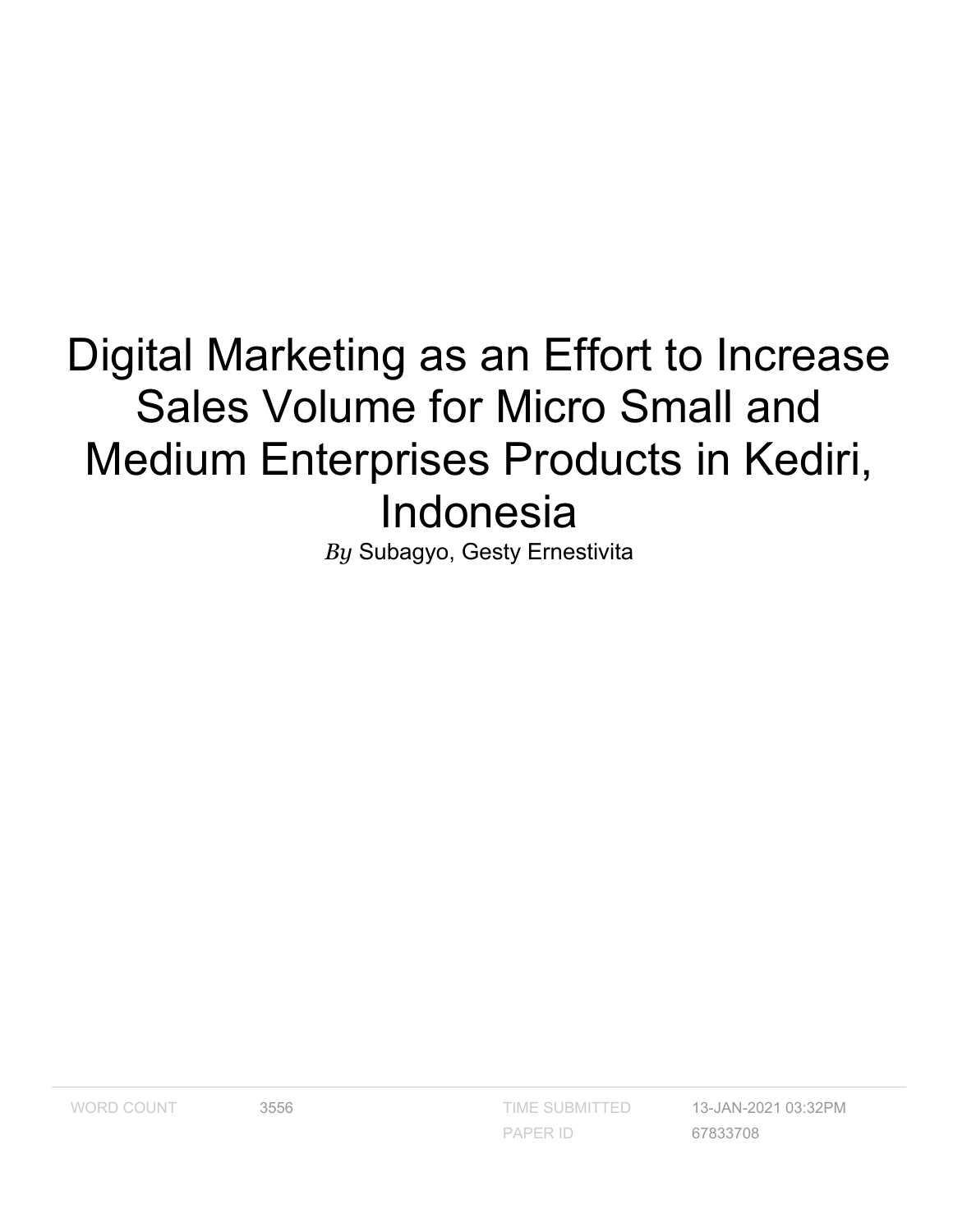UMIR (ISSN 2320 - 1177)

Volume 6

Issue 2 December 2017

### **Digital Marketing as an Effort to Increase Sales Volume for Micro Small and Medium Enterprises** Products in Kediri, Indonesia Subagyo<sup>1</sup> and Gesty Ernestivita<sup>2</sup>

Nusantara PGRI Kediri University<sup>17</sup>ast Java, Indonesia 64127 subagyo @unpkediri.ac.id. gesty@unpkediri.ac.id

#### Abstract

Micro, Small and Medium Enterprises (MSMEs) management is generally done conventionally, including in marketing the product, so that the product is not widely known and the sales is low. Along with advances in information technology, bringing impact on the development of MSMEs in Kediri, one of which is the use of information technology as a marketing tool or known as digital marketing. If originally products are marketed conventionally with limited market share, by utilizing digital marketing MSMEs can reach a a ider market share with efficient cost. For that reason it is necessary to examine the impact of the use of digital marketing to the sales volume of MSMEs products in Kediri.The study was conducted on 30 MSMEs in Kediri who have done marketing through digital marketing. The study design was descriptive observational. Data were collected using structural interviews and in-depth interviews, then the data obtained were analyzed using descriptive statistics and qualitative analysis. The results showed that the use of digital marketing such as e-commerce (Tokopedia, Bukalapak, OLX) and social media (Facebook, Instagram, WhatsApp, BBM, Line, YouTube) made a real contribution in increasing the sales volume of MSMFs in Kediri

Keywords: Digital Marketing, Sales Volume, MSMEs

#### **Introduction**

Marketing is the key to business. No matter how good the product is produced, in the absence of effective marketing, the product is unknown to the public, so the sales turnover is low and can not provide the maximum profit for the company. There are two marketing systems that can be done by the business, namely the traditional system and digital system. Traditional marketing systems are now beginning to be abandoned by modern business actors and replaced with digital marketing systems, as digital marketing systems have more extensive and cost-efficient marketing coverage.

The population of MSMEs dominates business in Indonesia. The existence of MSMEs proved to give a real contribution to Indonesian economy, for example in terms of providing employment and contribution to Product Domestic Brutto.Kemenkop (Ministry of Cooperatives and Small and Medium Enterprises) data shows that 99% of Indonesian business operators are MSMEs, and only 1% is a big business. Total employment absorbed by MSMEs reach 97,30% from total of national absorption rate. While the contribution of the MSMEs sector to the national economic growth is also very significant, by contributing 58.92% to Gross Domestic Product (Sindonews, 2016). The existence of MSMEs as the backbone of the Indonesian economy is expected to provide a deeper role in improving the nation's economy, despite the fact that currently MSMEs in general still have weaknesses that cause development is still not optimal, such as low human resources, poor product quality, less in mastery technology.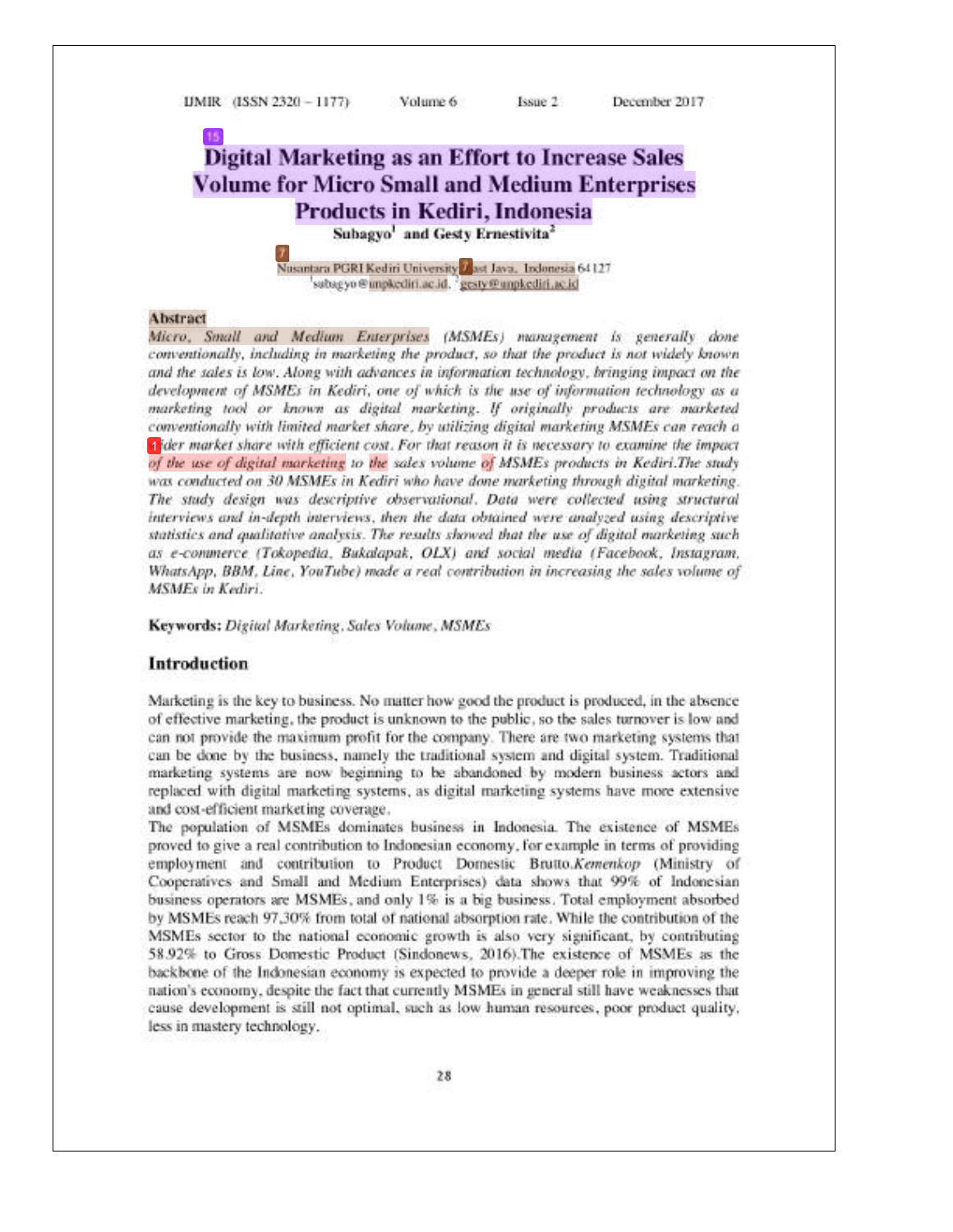UMIR (ISSN 2320 - 1177) Volume 6 Issue 2

Business actors including MSMEs should follow the development of technology and information, one of them is to understand about digital marketing and try to apply it as part of marketing activities. This can be understood, because of the higher development of information technology and the level of community dependence on the use of smart phones and other digital devices. For that it is a necessity that every business must have to do digital marketing to be able to compete in the global and digital era.

December 2017

The result of the survey of Internet Users Association of Indonesia (APJII), in 2011 the number of internet users in Indonesia as many as 43 millions people, in 2012growing up to59,6 million and in the last year 2016 increased amazingly to 102.8 million people. 80% internet users are people between 20 s.d 40 years old, and they include people who like shopping. The rapid increase of internet usage from year to year is caused by the ease of getting smartphones at prices that can be reached by all walks of life. Further survey results also note that most internet usage is for banking, business, information seeking, education and entertainment purposes. The most visited commercial content is online store, personal business and for social media are facebook, instagram and voutube.

Below are the statistics of internet users and penetration in Indonesia from year 2011-2016 based on eMarketer survey results.



Source: Results of eMarketer Survey, 2011-2016 Figura 1. Indonesian Internet User Statistics

The data above shows that the use of digital marketing in the form of social media and ecommerce in Indonesia is not a new thing anymore. According to Urban (2004) digital marketing is the use of Internet media and information technology to expand and improve the function of traditional marketing. The san Elopinion expressed by Sanjaya and Tiragan (2009), which states digital marketing is a marketing activity including branding that uses various web-based media such as blogs, websites, e-mail, adwords, or social networking. Seeing the rapid development of internet usage in Indonesia, digital marketing is a great opportunity that will leave the traditional and conventional marketing system based off line. Internet users in Indonesia as much as 65% are on the island of Java, and one of them is the city of Kediri. Kediri city is one of the cities in East Java with the number of MSMEs approximately 30 thousand. There are several excellent products produced by MSMEs in Kediri, among others, tofu products and derivatives, batik, tenun ikat, food and beverages and handicraft. For the perpetrators of MSMEs in Kediri City, smartphone is not new things, because all have used smarphone as a means of communication and some have been used as a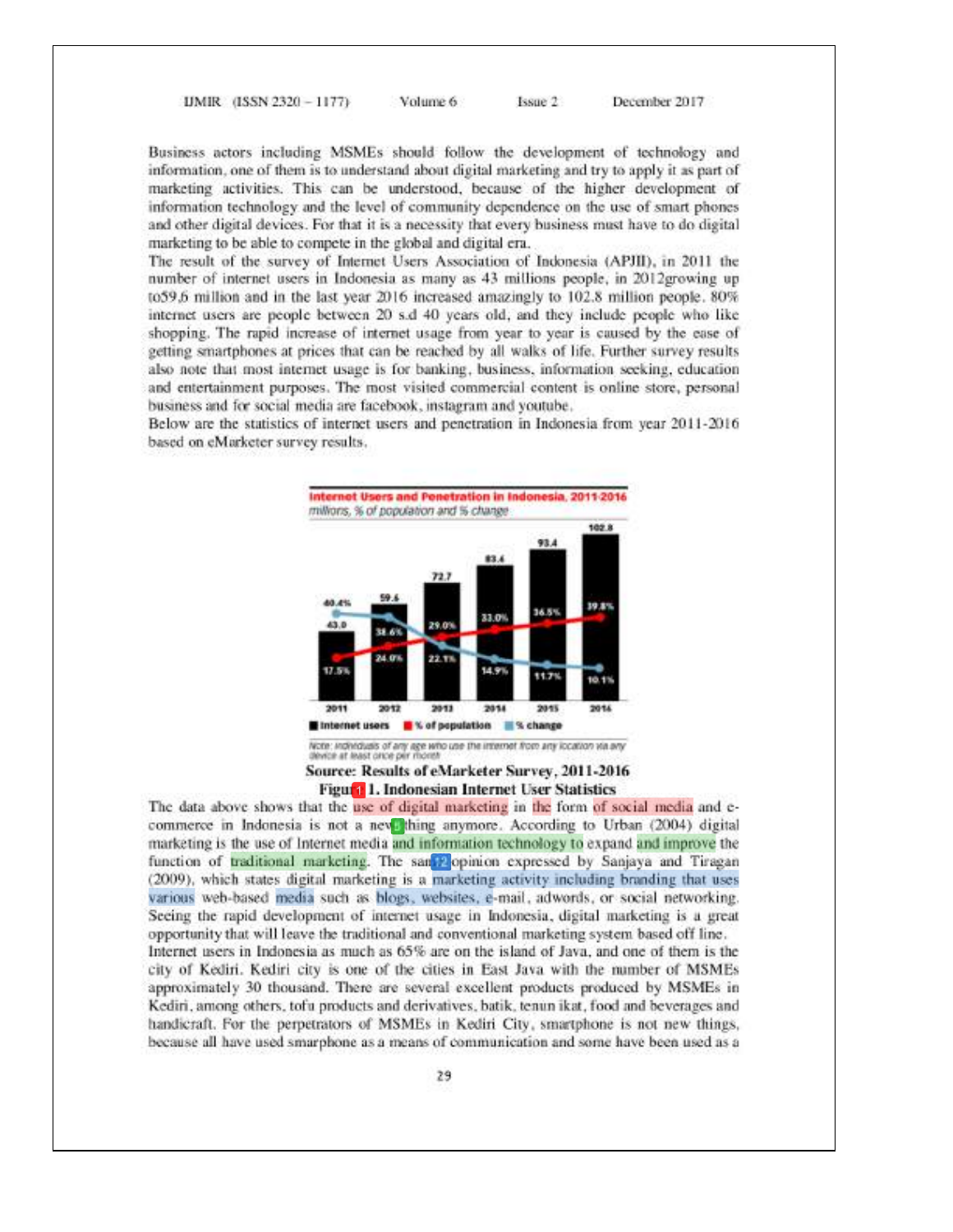UMIR (ISSN 2320 - 1177)

Volume 6 Issue 2 December 2017

means of promotion and transactions. Some MSMEs actors have been doing digital marketing either through social media or e-commerce. Social media used are facebook, instagram, whatsaap, blackbary mesengger, line and youtube. While e-commerce that has been used are Tokopedia, OLX, and Bukalapak. The question is how the implementation of the use of digital marketing and its impact on the sales volume of MSMEs products in the city of Kediri?

#### **Research Purpose**

Based on the background of the evolve problems, the purpose of this study is to determine the implementation of the use of digital marketing and its impact on the sales volumer of MSMEs products in the city of Kediri.

#### **Benefits of Research**

#### $21$

The results of this Hudy are expected to provide benefits both theoretically and practically. Theoretically this research is expected to provide benefit is for the development of science. especially in the field of digital marketing. Practically expected that the results of this study can provide input for the perpetrators of MSMEs in Kediri the importance of using digital marketing to increase sales volume.

#### **Theoretical Frameworks**

Marketing according to Kotler and Armstrong (2008) is an organizational functions and a series of processes to create communicating and delivering value to customers to manage customer relationships in ways that benefit the organization and stakeholders of the organization". Meanwhile, according to the AMA (2008) Marketing is the activity, set of institutions, and processes for creating, communicating, delivering, and exchanging offerings that have value for customers, clients, partners, and society at large. Marketing is something that a business must do. Without doing marketing, then the product is not known by potential customers, so the company's goal to obtain maximum profit will not be achieved.

a.

Kotler's marketing function (2008) includes: (1) providing information about products sold by the company;  $(2)$  influencing purchasing decisions; and  $(3)$  creating the economic value of a good. Thus it can be said that the key to the success of a business is how companies recognize the needs and wants of the target market and provide the expected satisfaction more effectively and efficiently than competitors.

In the development, marketing system experienced pergeseren from offline to online. Offline marketing is perceived to be ineffective and efficient to implement in today's era. Offline marketing systems require sellers and buyers to meet directly for a sale and purchase transaction, resulting in expensive marketing costs and limited marketing reach. In contrast to online marketing or better known as digital marketing where in conducting transactions do not need sellers and buyers should meet, because transactions can be different electronically. Definition of digital marketing by Sanjaya and Tarigan (2009) is a marketing activity including branding that uses various web-based media such as block web sites, e-mail, adwords, or social networking. Meanwhile, according to Contrilli, Milley and Marcolin (2001), digital marketing is the use of the Internet and the use of other interactive technologies to create and connect dialogue between companies and consumers who have been identified.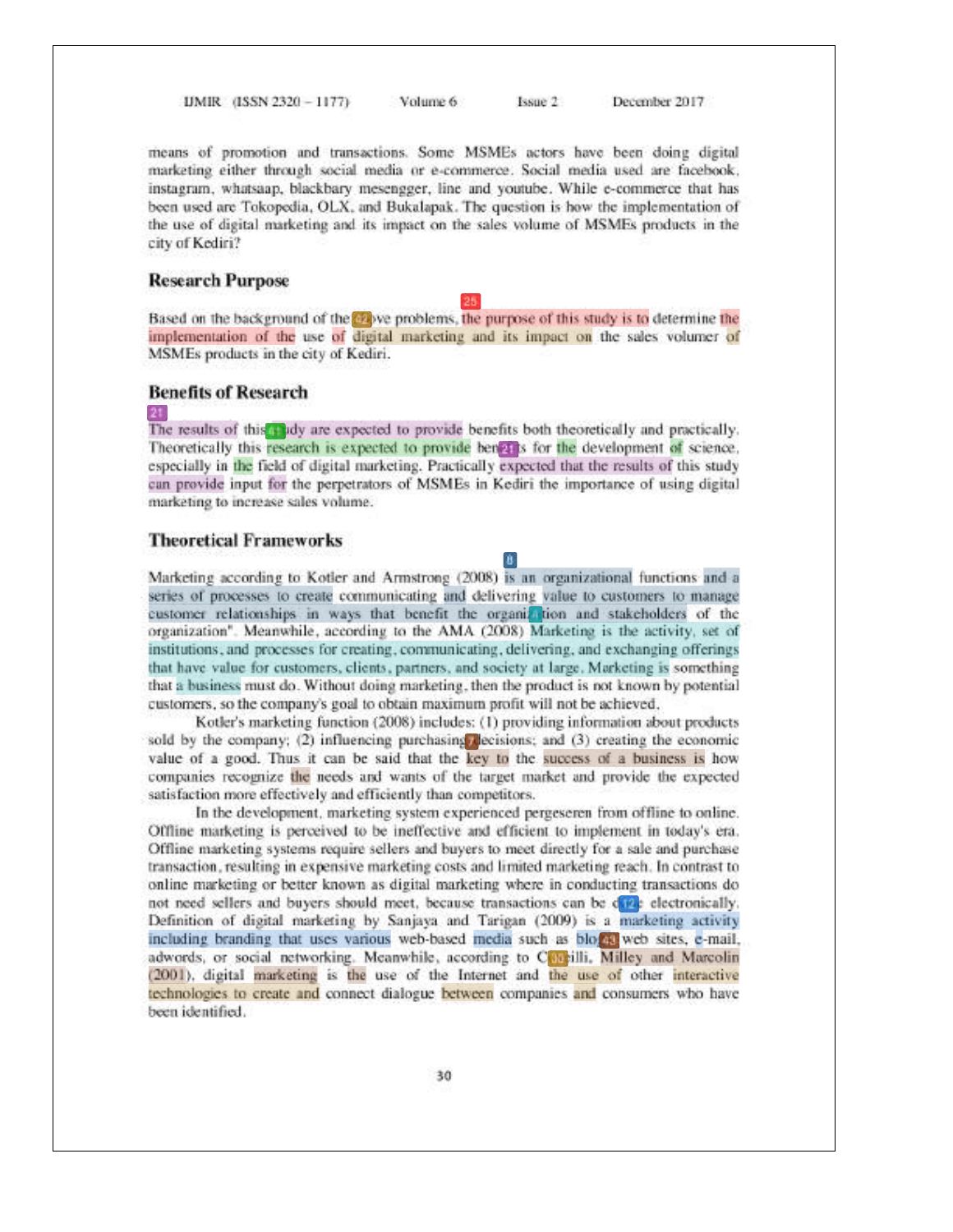UMIR (ISSN 2320 - 1177)

Volume 6

Issue 2

December 2017

Digital marketing can be done using social media and e-commerce. Social media is one form of development from the internet. Through social media, a person can connect with everyone who is in the same social media to share information and communicate. Social media has a more interactive nature when compared with traditional media forms such as radio and television. Through social media, we can directly interact with others, either through community in 9 social media or by simply giving a mark like on every post someone. According to Andreas Kaplan and Michael Haenlein defining social media as a group of internet-based applications built on the foundation of ideology and web 2.0 technology and enabling the creation and exchange of user-genera<sup>[11]</sup> content. Web 2.0 became the basic platform of social media. Social media comes in many different forms, including social networks, internet forums, weblogs, social blogs, micro blogging, wikis, podcasts, images, video, ratting, and social bookmarking (Lesmana, 2012). Social media that is generally useful is facebook, instagram, blackberry, whatsaap, youtube, e-mail, twiter, and others. Ecommerce is the buying, selling and marketing of goods and services through electronic systems (Wong, 2010). Media electronic system that is referred by Jony Wong is television. radio, or computer network or internet. The commonly used e-commerce is tokopedia, bukalapak, sophie, OLX, and others.

According to Redtreeasia (2017) digital marketing is an attempt to market a brand or product through the digital world or the internet. The goal is to reach consumers and prospects quickly and on time. Digital marketing has several benefits (BisnisUKM, 2010), among others:

- 1. Not limited by time. Unlike an offline business, business marketing services via the internet can be accessed by consumers for 24 hours non-stop, because the internet has an automated system that can provide a quick response when there are orders and requests from consumers. So the demand for products from consumers, can be served anytime and anywhere as long as there is internet network.
- 2. Reach a wider market. Through internet business, products can be informed to all regions in the archipelago, even reaching overseas market.
- 3. Improve corporate image in the eyes of consumers. This can give more value to the business in the face of business competition.
- 4. Reduce marketing costs. Online marketing costs are relatively lower than offline marketing costs, because they have to make brochures, banners, banners, neon boxes, etc.
- 5. Enable business actors to establish relationships with consumers. With online marketing through the internet can be established interactive communication between consumers with business people, for example, through email marketing, suggestion box or coment room, and discussion forums between consumers.

Both offline and online marketing basically aim to maximize sales volume. Sales volume by Swastha (2008) is the amount of goods or services sold in exchange. According to Kotler (2000) sales volume is influenced by product quality, price, distribution channel and promotion. Companies need to maximize sales volumes, as sales volume affects earnings earned by the company and subsequently corporate earnings affect earnings. The result of Pradiani (2017) study concluded that the use of social media can increase the sales volume of processed products in Malang. Further research results identify social media is the most widely used in a row is Facebook, Whatsaap, Instagram, and Blackbery Messanger. The results of Udin's (2014) study conclude that e-comerce can be a solution in introducing and promoting herbal stores through online media, making it more widely known.

The task of business people, not to mention the MSME group is to provide the widest information to consumers about the marketed products, providing consumer convenience in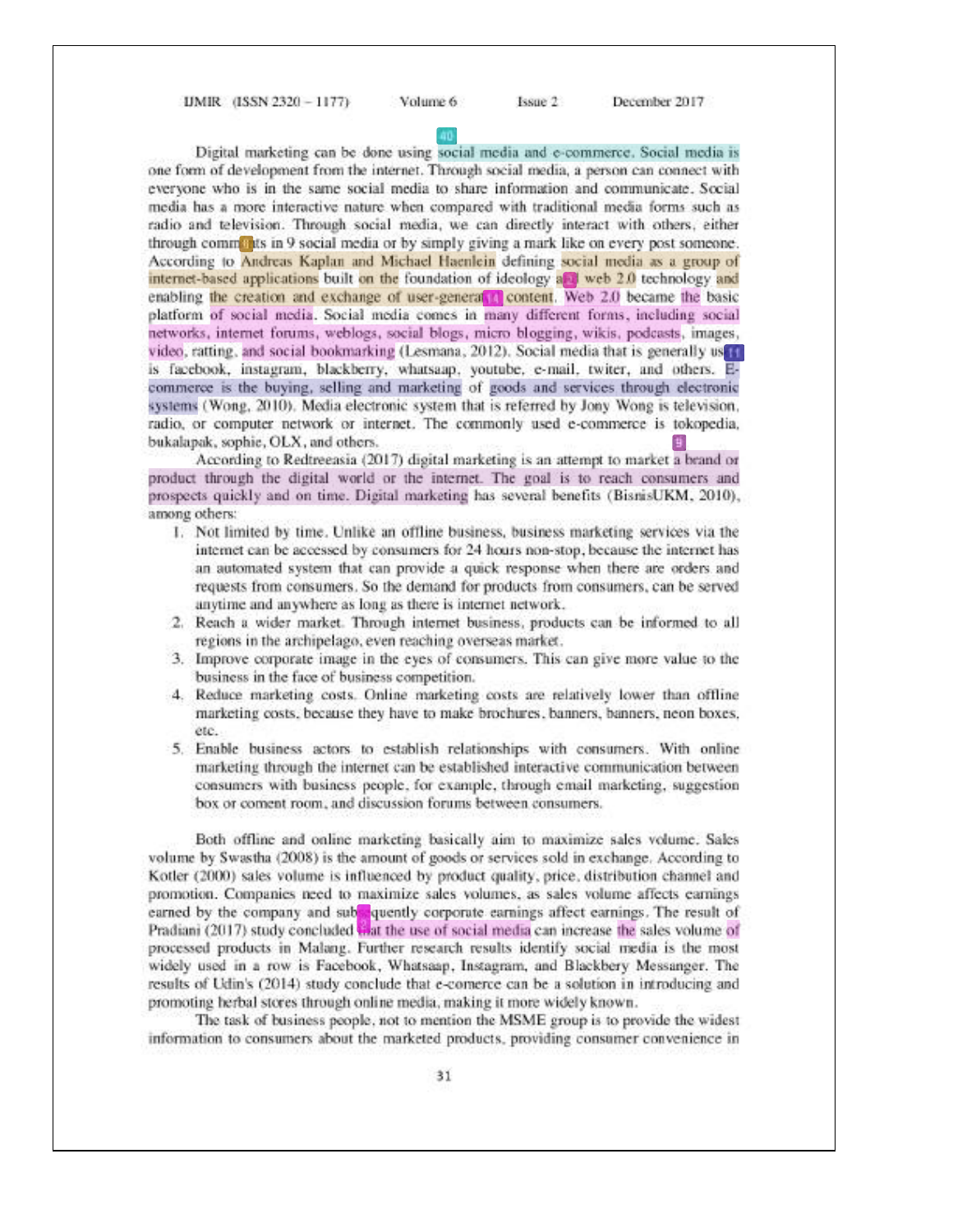UMIR (ISSN 2320 - 1177) Volume 6

obtaining products and transasksi. For that marketing strategy that efficiency and effectiveness is the determinant of business success. Cloete et al. (2002) in Asing-Cashman et al. (2004) suggests that the adoption of e-commerce into small and medium-sized enterprises depends heavily on people's acceptance of technology and for that reason it is necessary to understand the factors leading to the indivisual acceptance of e-commerce technology.

Issue 2

December 2017

#### **Research Methodology**

#### 1. Research design and research subjects

This research uses descriptive observational research design. As the subjects are the perpetrators of MSMEs in Kediri as many as 30 are selected by purposive sampling. The criteria of selected research subjects are: (1) MSMEs in Kediri City; (2) have used digital marketing in marketing the product for at least 3 months; (3) and willing to be the subject of research.

#### 2. Source and data collection techniques

Data comes from primary data sources obtained by conducting structured interviews, indepth interviews and observations. With interviews obtained data about the characteristics of respondents, social media used, benefits and barriers using social media. The data is supplemented by the observation of the perpetrators of MSMEs and the digital media used. The study was conducted during June 2017.

#### 3. Data analysis techniques

After the data collected, then the data processed and analyzed using descriptive statistics and qualitative analysis. Descriptive statistics are used to analyze data by describing or delineating the collected data as is without any purpose of drawing conclusions for Theralization. The data obtained is shown in table form. Qualitative analysis is conducted to reveal facts, circumstances, phenomena, and circumstances that occur when the study goes and serve what it is (Sanusi, 2011)

#### **Results and Discussion**

Based on the data collected from interviews and observations, the following are presented information about the characteristic of respondents, social media used, the benefits and barriers to the use of social media and the role of social media in increasing the sales turnover of MSMEs products.

#### 1. Respondents Characteristic

Respondents in this research are MSMEs actors who have used digital media for marketing their products. Characteristics of respondents consists of characters by type of business and duration of business.

#### Table 1 : Character Subject Research Based on Type of Business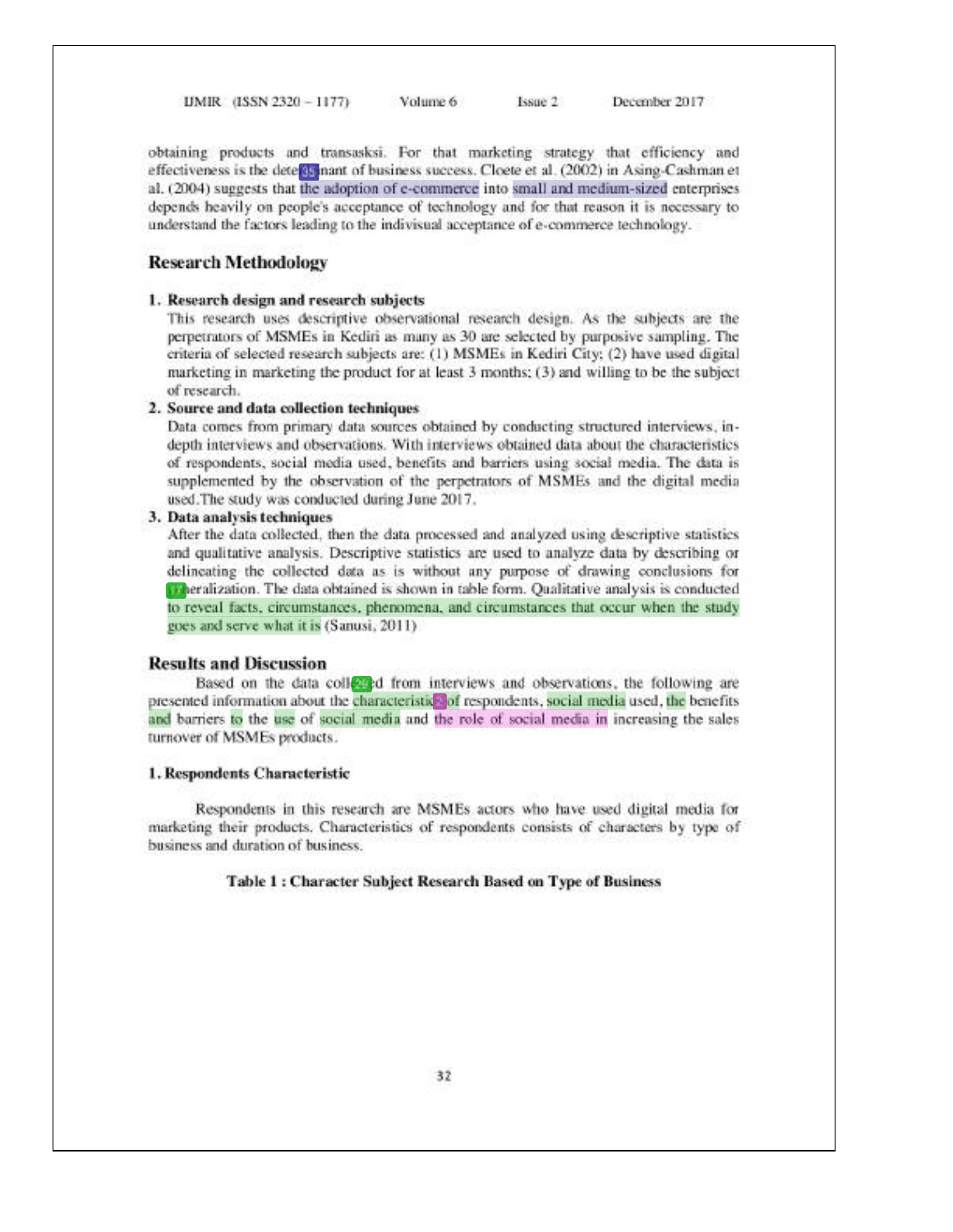| IJMIR (ISSN 2320 - 1177) | Volume 6 | Issue 2 | December 2017 |
|--------------------------|----------|---------|---------------|
|                          |          |         |               |

| No             | <b>Type of Business</b> | Number of<br><b>Respondents</b> |       |
|----------------|-------------------------|---------------------------------|-------|
| ī.             | Food and Bavarege       | 14                              | 46,67 |
| $\overline{2}$ | <b>Batik</b> tulis      |                                 | 13,33 |
| 3              | Tenun                   |                                 | 16,67 |
|                | Creative Industry       |                                 | 33,33 |
|                | <b>Total</b>            | 30                              | 100   |

#### Table 2: Characteristics of Respondents Based on the Length of Business

| No. | <b>Lengt of Business</b> | Number of<br><b>Respondents</b> | 筛      |
|-----|--------------------------|---------------------------------|--------|
|     | $1 - 5$ years            |                                 | 43,33  |
|     | $6 - 10$ years           |                                 | 26,67  |
| 3   | $11 - 15$ years          |                                 | 20,00  |
|     | >15 years                |                                 | 10,00  |
|     | Total                    | 30                              | 100,00 |

#### 2. Digital Media Used

Digital marketing used by MSMEs actors in Kediri is through social media and e-commerce. The following is data about social media and e-commerce used by MSMEs in Kediri:

| No. | <b>Social Media Used</b> | Number of<br><b>Respondents</b> |       |
|-----|--------------------------|---------------------------------|-------|
|     | Facebook                 | 30                              | 100   |
|     | Instagram                | 30                              | 100   |
| 3   | Whatsapp                 | 30                              | 100   |
|     | <b>BBM</b>               |                                 | 26.67 |
|     | Line                     | 16                              | 53,33 |
| 6   | Youtube                  |                                 | 16,67 |

Table 3: Social Media used

Table 4: E-Commerce Used

| No | <b>E-Commece Used</b> | Number of<br><b>Respondents</b> | %     |
|----|-----------------------|---------------------------------|-------|
|    | Tokopedia             | 30                              | 100   |
| 2  | <b>Bukalapak</b>      | 30                              | 100   |
| 3  | OLX                   |                                 | 13,33 |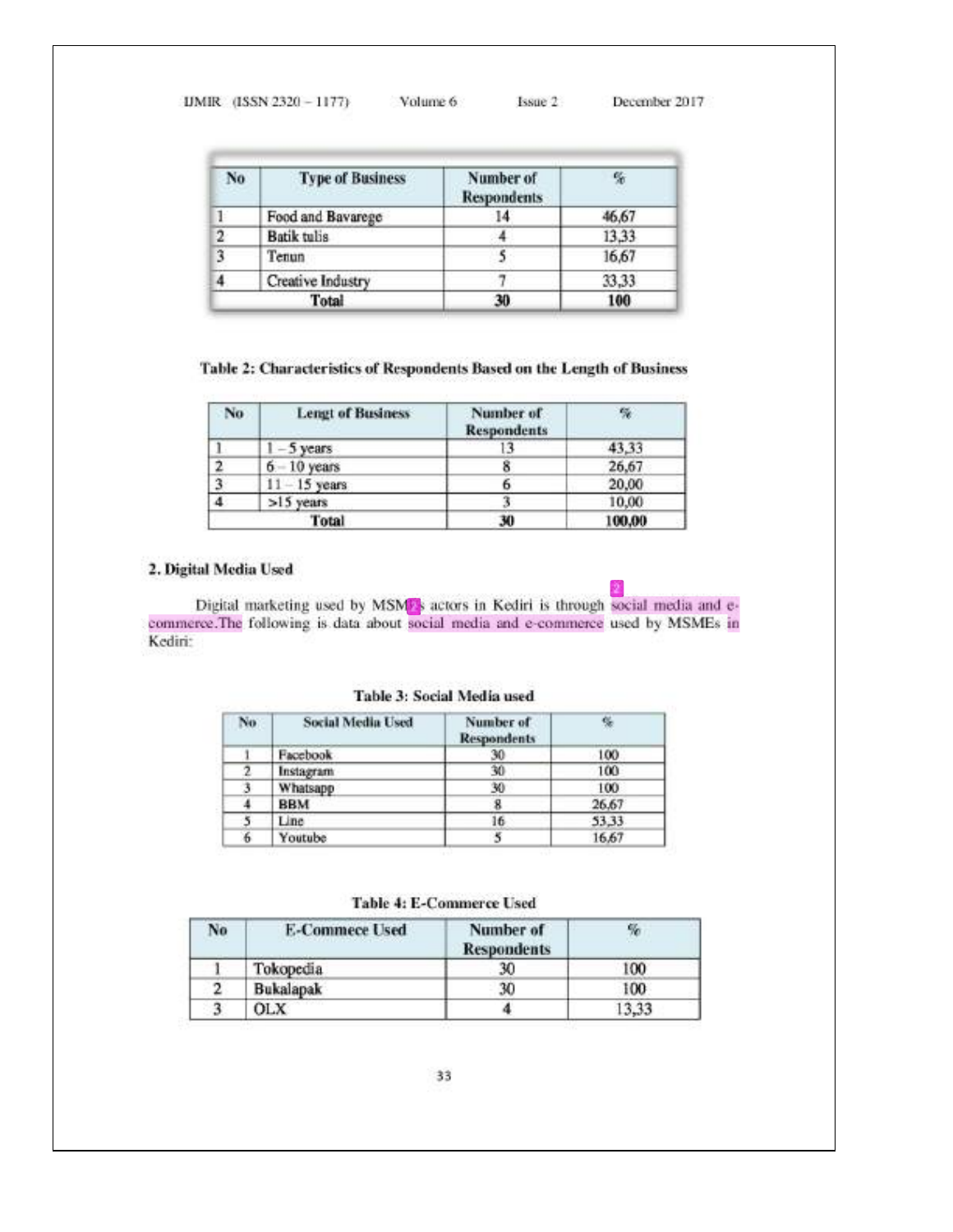UMIR (ISSN 2320 - 1177) Volume 6 Issue 2 December 2017

The table above shows the perpetrators of MSMEs in this study using digital marketing (social media and e-commerce) as a medium of information and communication activities of its business. Social media facebook, instagram, whatsaap, BBM, Line and Youtube are generally used to communicate with customers such as order, testimonial, and service complaints, while Tokopedia, Bukalapak and OLX e-commerce are used to display their goods digitally.

#### 3. Benefits of Using Social Media

| No.          | <b>Benefits</b>                                                                | Number of<br><b>Respondents</b> | G.    |
|--------------|--------------------------------------------------------------------------------|---------------------------------|-------|
| $\mathbf{1}$ | Means of communication<br>with potential customers,<br>consumers and customers | 30                              | 100   |
| 2            | Means to introduce the<br>product (brand building)                             | 30                              | 100   |
| X            | Knowing the needs and<br>desires of consumers<br>(market research)             | 24                              | 80,00 |
| 4            | Affect purchasing decisions<br>(customer engagement)                           | 20                              | 66,67 |
| 5            | Giving response to the<br>consumer (Instant)<br>Feedback)                      | $^{22}$                         | 73,33 |
| 6            | Monitoring customer<br>progress                                                | ŀΒ                              | 60.00 |
| 7            | Increase market reach<br>amount of sales                                       | 30                              | 100   |
| 8            | Efficiency and cost<br>effectiveness of promotion                              | 30                              | 100   |

#### **Table 5: Benefits of Using Digital Marketing**

The perpetrators of MSMEs feel so much benefit obtained by using digital marketing. among others as a means to introduce products, communication with consumers, extend the reach marketing promotional costs. This is according to the results of research Pradiani (2017) which states that digital marketing is seen as the best media as a means of promotion of the most effective and efficient and able to increase significant sales volume, Similarly, according to Kartika (2013), states that social media member case and opportunity for people to be able to connect online in the form of personal relationships, politics and business activities.

#### 4. The role of Social Media in increasing sales turnover

Below is a statement of the perpetrators of MSMEs about the use of digital marketing that is considered most useful.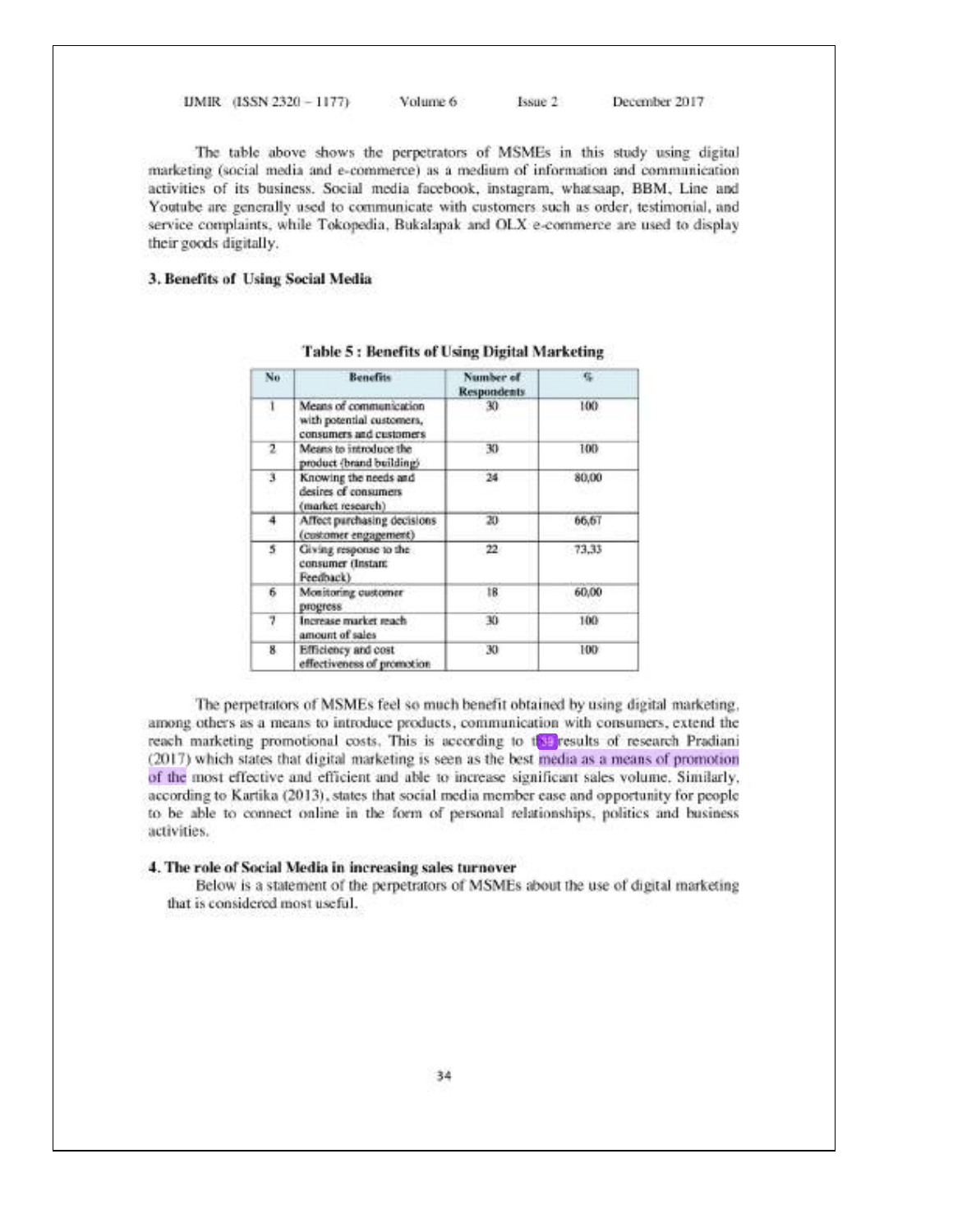| No             | The Benefits of Using Digital<br>Marketing                                            | <b>Statement of MSMEs Perpetrators</b>                                                                                                                                                                                                                                                                                                                                                                                                                                                                                     |
|----------------|---------------------------------------------------------------------------------------|----------------------------------------------------------------------------------------------------------------------------------------------------------------------------------------------------------------------------------------------------------------------------------------------------------------------------------------------------------------------------------------------------------------------------------------------------------------------------------------------------------------------------|
| 1              | Effective communication tools<br>with potential customers.<br>consumers and customers | "With social media, I can respond to<br>customers without time and place restrictions.<br>customers can contact me to order, submit<br>consultation<br>complaints<br>expedition<br>or<br>materials<br>whenever<br>appropriate<br>time<br>customers want, recruit resellers from various<br>cities can be reached only through social<br>media and form a group Customers through<br>Whatsapp or Line and BBM which is very<br>easy to communicate with all resellers spread<br>across the region in Indonesia."            |
| $\overline{2}$ | Means to introduce the product<br>(Brand building)                                    | "By logging in to Whatsapp, Line, BBM,<br>Facebook, Instagram groups further accelerate<br>product introduction, with the help of hastag<br>(A) eg"                                                                                                                                                                                                                                                                                                                                                                        |
| -3             | reach<br>and<br>Increase<br>market<br>sales turnover                                  | "With the social media, the customers that I<br>get not only from Kediri region, my product<br>can reach all over Indonesia and even get out<br>of the country with the help of Shopee which<br>provides automatic counting for overseas<br>shipments and subsidized postage to the<br>territory of Indonesia, the customer is given<br>the ease And increased purchasing decisions<br>as well as sales volume and turnover per<br>month increased quite drastically after I<br>promote the product through social media." |
| 4              | Efficiency and cost<br>effectiveness of promotion                                     | "Social Media is arguably the most<br>inexpensive medium for promotion, just<br>creating an account that is certainly connected<br>with internet connection, very effective and<br>efficient marketing capital, cheap, quick, easy<br>compared to traditional marketing"                                                                                                                                                                                                                                                   |
| 5              | Knowing the consumers needs<br>and wants (market research).                           | "After diligently stalking my account from<br>similar products, I find it easier to know<br>updates about what consumers now need and<br>want, with hastags and trending topics also<br>making me easier to analyze consumer needs<br>and wants"                                                                                                                                                                                                                                                                           |

Table 6: Role of Digital Marketing In increasing Sales Turnover

Issue 2

90

Based on the results of research shows that the perpetrators of MSMEs in the City of Kediri who are already using digital marketing already increased in order and sales of its products. Many benefits are felt after using digital marketing, including lower promotional costs, wider marketing reach, communication with consumers and customers more effective, and can know what consumers need and want. Interview results also show that the use of digital marketing is effective to increase product sales volume, as stated by the perpetrators of MSMEs that there is an increase in sales volume before and after using digital marketing.

#### **Conclession**

Based on the above data analysis can be concluded that social media can be used to promote all types of MSMEs products. Of the 30 respondents of MSMEs used as samples, all using social media facebook, then instagram, whatsaap, and fuel. Social media is very useful for the perpetrators of MSMEs to introduce products to consumers, effective means of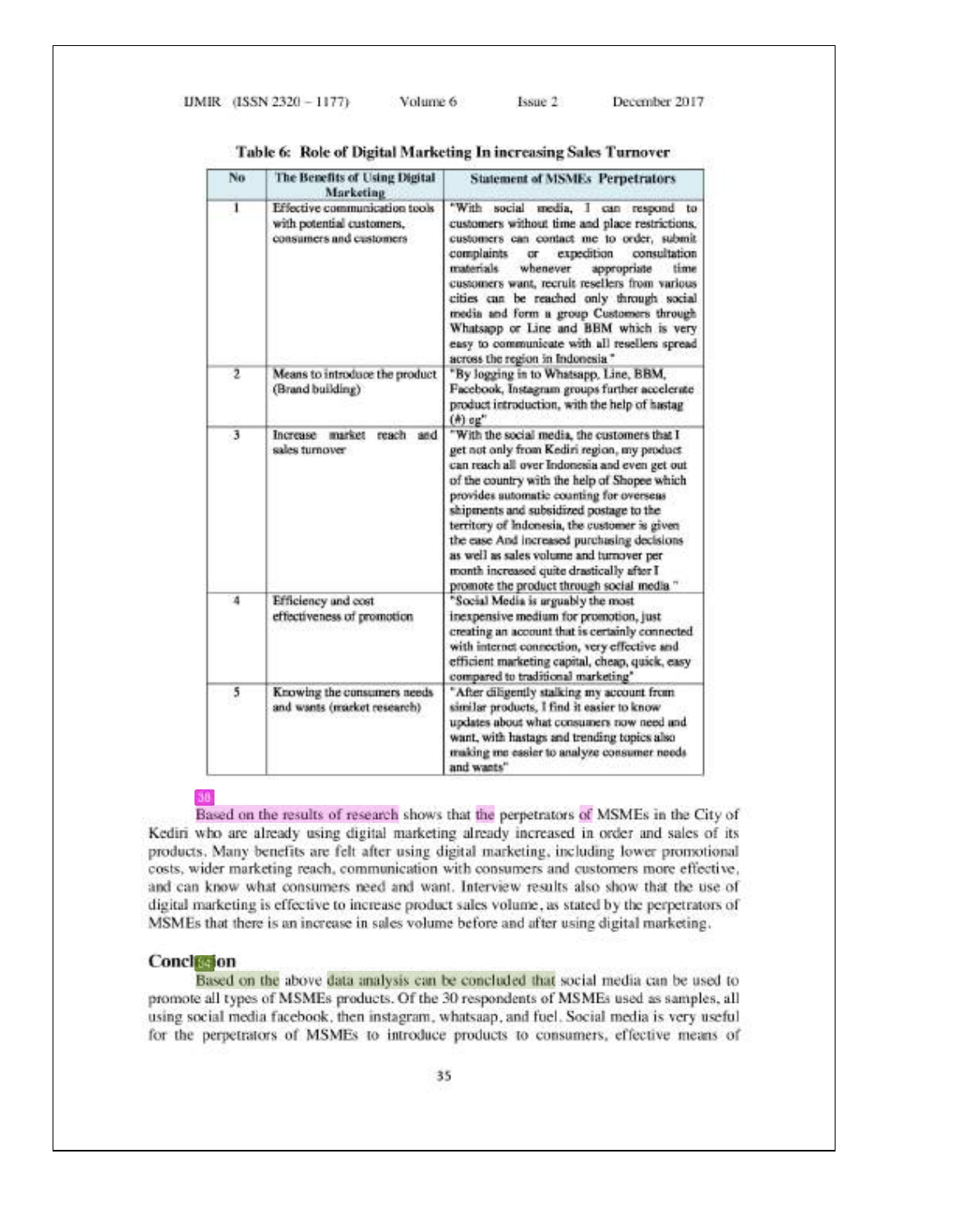UMIR (ISSN 2320 - 1177) Volume 6

communication with customers, monitor consumers/customers, respond to consumer complaints. Besides, by using social media transactions can be done where and whenever, payment transactions easy to do and of course can increase sales volume.

Issue 2

December 2017

#### **Suggestion**

In the digital era as it is today, it becomes imperative for MSMEs actors to utilize the optimum development of technology and information. The perpetrators of MSMEs should be familiar with social media and e-commerce, because it is evident that social media and ecommerce can increase the sales tumover of MSMEs products.

#### **References**

American Marketing Association (2008). The American Association Realeses New Definition for Marketing, Ama.org.

Arman, Anwar (2009). Pengertian Home Industry (http://ketrampilanhomeindustry. blogspot.com/2009/07/pengertian-homeindustry. Html. Retrieved on June, 23<sup>th</sup> 2017. Asing-Cashman, Joyce Gorgina; Obit, Joe Henry; Bolongkikit, Jetol dan Geoffrey Harvey Tanakinjal(2004).An Exploratory Research of the Usage Level of E commerce anting Small and Medium Enterprises (SMEs) in the West Coast of Sabah,

Malaysia. http://www.handels.gu.se/ifsam/Streams/etmisy/175final.pdf.Retrieved June, 21th 2017.

**BisnisUKM** StrategiPemasaranBisnisMelaluiInternetMarketing.  $(2010)$ . http://cybex.pertanian.go.id/materipenyuluhan/cetak/11082. Retrieved on June, 21<sup>th</sup> 2017

Chaffey, Dawl Richard Mayer, Kevin Johnston dan Fiona Ellis -Chadwick (2000) Internet Marketing: Strategy, Implementation And Practice, Pearson Education Limited, London, England.

Coviello, Nicole E., Roger Milley and Barbara Marcolin (2001). Understanding IT enabled Interactivity in Contemporary Marketing. Journal of Interacrive Marketing 15 (4): 18-33.

DotSemarang  $(2016).$ DaftarPenggunaInternetIndonesia. http://dotsemarang.blogspot.co.id/2016/10/daftar-pengguna-internet indonesia.http://ketrieved.on-June, 20<sup>th</sup> 2017

Jonathan Sarwono, K. Prihartono (2010).Perdagangan Online: Cara Bisnis di Internet. Elex media Komputindo Jakarta.

Justin G. Longenecker, dkk.(2001). Kewirausahaan Manajemen Usaha Kecil.Salemba Empat, Jakarta, 90.

Katawetawaraks, C. & Cheng, L. W. (2011). Online shopper behavior: Influences of online shopping decision. Asian Journal of Business Research, 1 (2), 66-74

Kompa<sup>20</sup>  $(2016).$ Penggunalnternet. http://tekno.kompas.com/read/2016/10/24/15064727/2016.

Pengguna.internet.di.in.Retrieved on June, 21<sup>th</sup> 2017.

Kotler, Philip (2000). Marketing Management, Analysis, Planning, Implementation and Control. [89]si IX. Prentice Hall, New Jersey.

Kotler Philip and Gary Amstrong (2008). Principles of Marketing, 11<sup>th</sup> Edition. Printice Hall Pearson Edi Lition, Inc., New Jersey.

Lesmana, I GNA. (2012). Analisis Pengaruh Media Sosial Twitter Terhadap Pembentukan Brand Attachment: Studi PT XL AXIATA. Thesis. Universitas Indonesia, Jakarta, -33

McLeod, Raymond dan George Schell (2001).Management Information Systems, 8<sup>th</sup> Edition. Prentice Hall, New Jersey.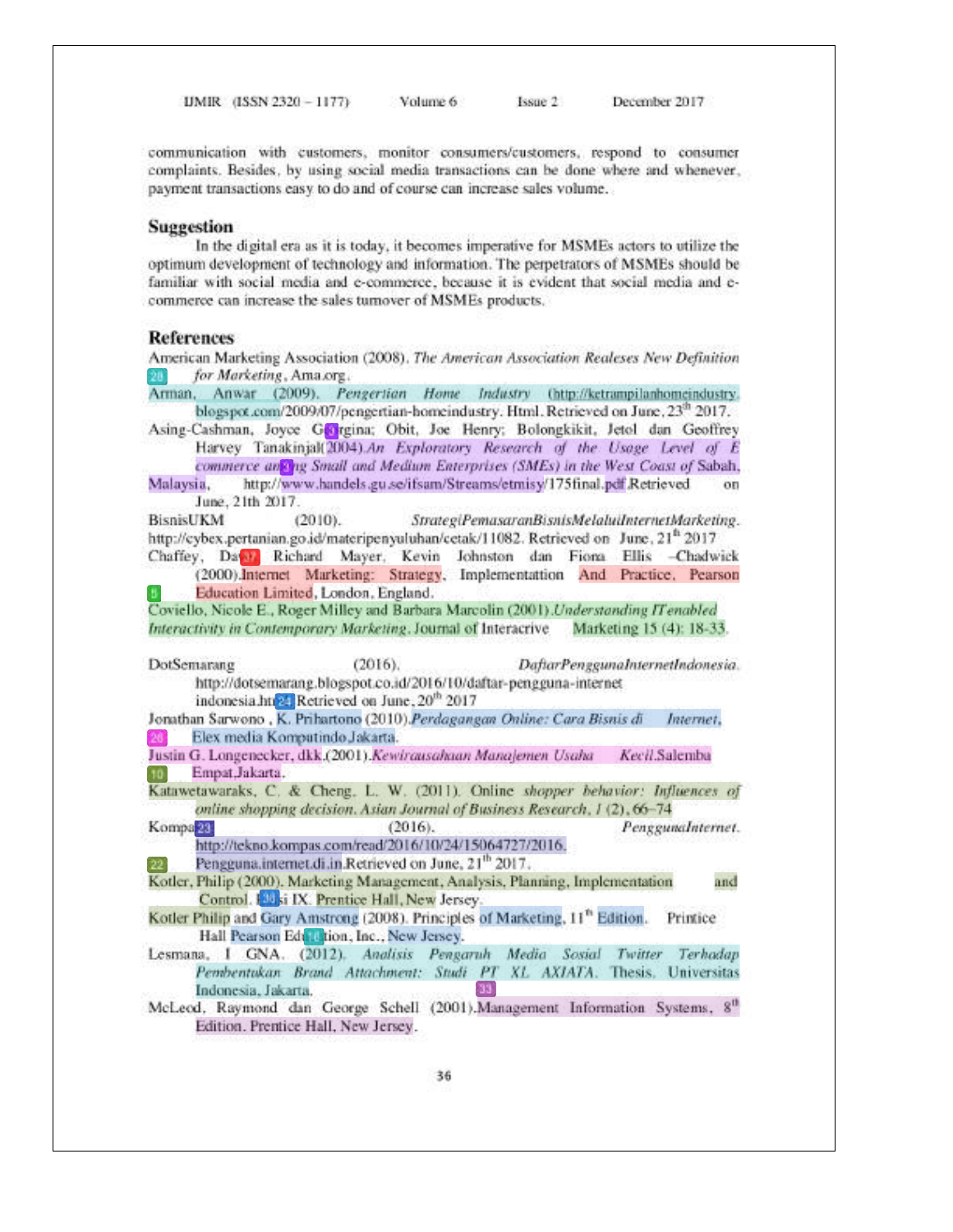UMIR (ISSN 2320 - 1177) Volume 6 Issue 2 December 2017

 $(2016).$ Pakpahan Latief KeunggulanDigitalMarketing. http://latiefpakpahan.com/keunggulan-digital-marketing/ Retrieved on June21<sup>th</sup> 2017 Pradiani Theresia (2017).Pengaruh Sistem Pemasaran Digital Marketing terhadap Peningkatan Volume Penjualan Hosil Industri Ruamahan, Volume 11, No 2, No. -19  $7,46 - 53$ 

Rayport, Jeffrey F. dan Bernard J.Jaworski (2003). Introduction To E-Commerce, 2<sup>nd</sup> Edition, McGraw-Hill, New York.Redreesasia (2017). Social Media Marketing http://www.redtreeasia.com/service/social-media-marketing, Retrieved on June, 23<sup>th</sup> 2017

Sanjaya, R., dan Tarigan, J.(2009).Creative Digital Marketing: Teknologi Berbiaya Murah, Inovatif, dan Berdaya Hasil gemilang. Elex Media Komputind, Jakarta.

Sanusi, Anwar (2011). Metode Peneitian Bisnis, Salemba Empat, Jakarta. Sindonews. (2016). Gandeng Kemenkop, UMKM Jadi Agenda Besar OJK. https://ekbis.sindonews.com/read/1125287/34/gandeng-kemenkop-umkm\_jadi-

agenda-besar-ojk-1469109501. Retrieved on July 13<sup>th</sup>, 2017

Socialn<sup>2</sup> iabecz. PemasaranDigitalvsPemasaranTrodisional.  $(2015)$ . http://www.socialmediabeez.com/pemasaran-digital-vs-pemasaran tradisional-

653/ Retrieved on June, 23<sup>th</sup> 2017  $|32\rangle$ 

Strauss, Judy and Raymond Frost.(2009).EMarketing, 5th Edition, Prentice-Hall, Inc. Upper Saddle, New Jersey.

Swasta and Irawan (2008), Manajemen Pemasaran Modern, Erlangga Jakarta. Turban, Efraim, Recelly Jr.Rainer dan Richard E.Potter (2005).Introduction ToInformation Technology, 3rd Edition, John Wiley & Sons, Inc. New York

Udin, Muhamad Amir(2014). Perancanagan dan Implementasi E-Commerce untuk Penjualan Produk Herbal pada Toko Meningkatkan  $La$ Roiba. **UDINUS** Semarang.  $10<sup>1</sup>$ 

Urban, Glen L. (2004), Digital Marketing Strategy. Text and Cases. Upper Saddle River. NJ: Pearson Prentice Hall.  $11$ Wong, Jony. (2010).Internet Marketing for Beginning. Elex Media Komputindo, Jakarta.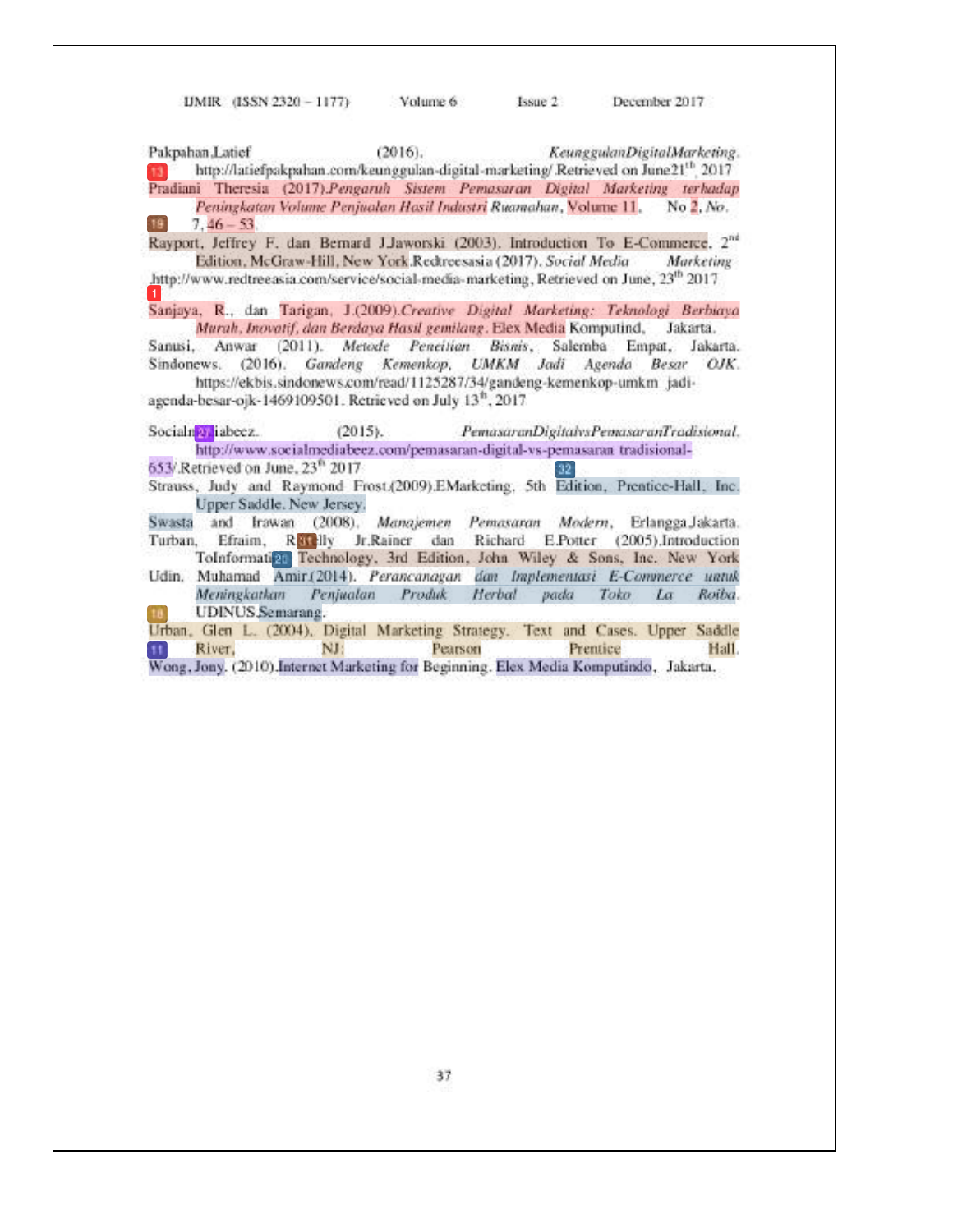## Digital Marketing as an Effort to Increase Sales Volume for Micro Small and Medium Enterprises Products in Kediri, Indonesia

ORIGINALITY REPORT

|                | SIMILARITY INDEX                                                                                                                                                                                                             |                 |
|----------------|------------------------------------------------------------------------------------------------------------------------------------------------------------------------------------------------------------------------------|-----------------|
|                | <b>PRIMARY SOURCES</b>                                                                                                                                                                                                       |                 |
|                | www.ijicc.net<br>Internet                                                                                                                                                                                                    | 34 words $-1\%$ |
| $\overline{2}$ | "Understanding Social Media and Entrepreneurship",<br><b>Springer Science and Business Media LLC, 2020</b><br>Crossref                                                                                                       | 33 words $-1\%$ |
| 3 <sup>°</sup> | <b>Tham Yoong Cheong. "Internet Adoption Among</b><br><b>Malaysian Companies", Journal of Asia-Pacific</b><br><b>Business, 04/2009</b><br>Crossref                                                                           | 32 words $-1\%$ |
| $\overline{4}$ | www.coursehero.com<br>Internet                                                                                                                                                                                               | 31 words $-1\%$ |
| $\sqrt{5}$     | phdessay.com<br>Internet                                                                                                                                                                                                     | 31 words $-1\%$ |
| 6              | patents.google.com<br>Internet                                                                                                                                                                                               | 29 words $-1\%$ |
|                | N.A. Subagyo, Vikas Kumar, Gesty Ernestivita.<br>"Entrepreneurial parameters and performance of<br>MSMEs in East Java province of Indonesia",<br>International Journal of Business Innovation and Research, 2020<br>Crossref | 28 words $-1\%$ |
|                | core ac uk                                                                                                                                                                                                                   | A 0/            |

core.ac.uk Internet

 $\mathbf{O}$ 

 $26$  words —  $1$  /0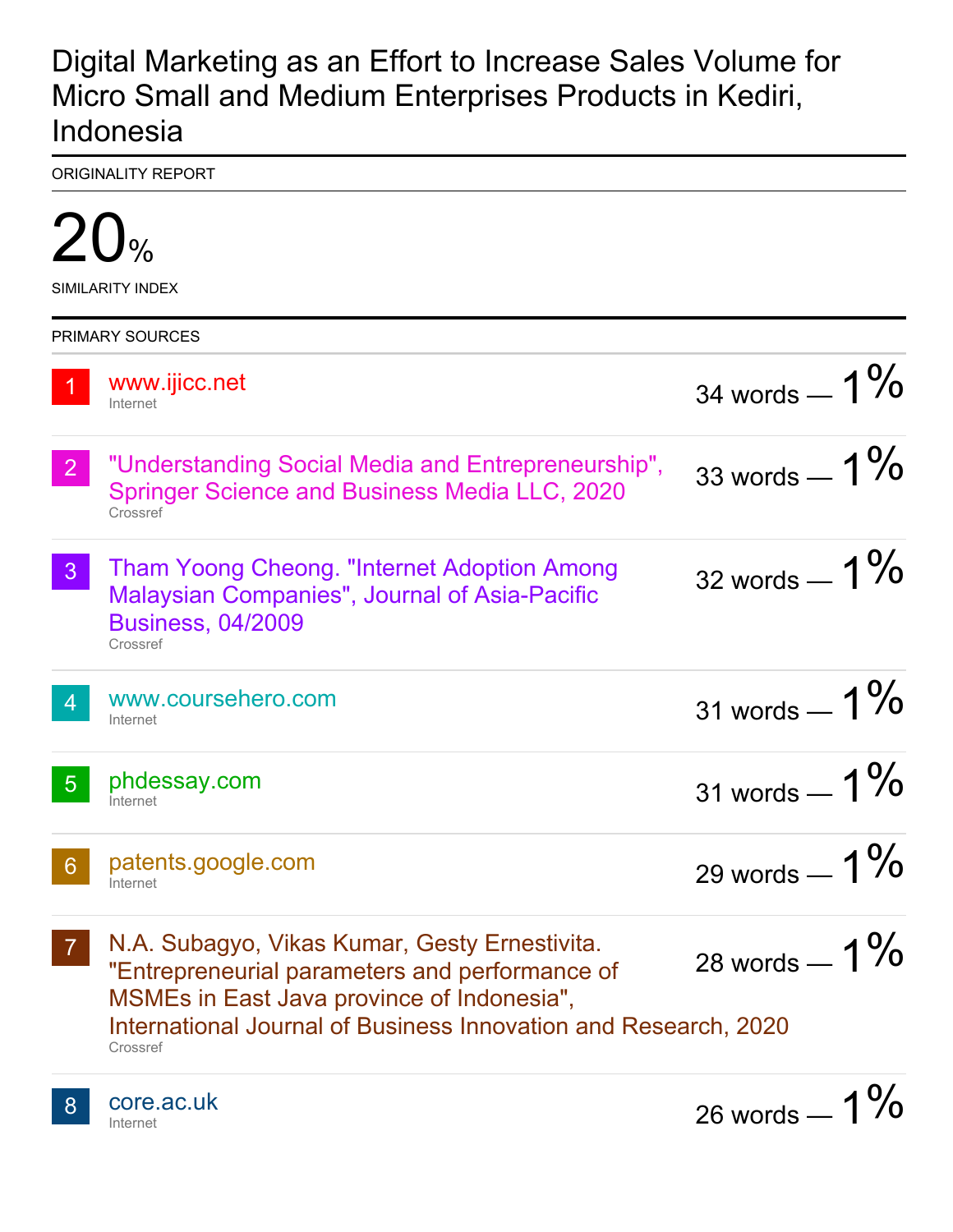|      | glombusiness.blogspot.com<br>Internet                                                                                                                                                                                                                                                              | 25 words $-1\%$      |
|------|----------------------------------------------------------------------------------------------------------------------------------------------------------------------------------------------------------------------------------------------------------------------------------------------------|----------------------|
| 10   | journal.pdmbengkulu.org<br>Internet                                                                                                                                                                                                                                                                | 23 words $-1\%$      |
| $11$ | archive.org<br>Internet                                                                                                                                                                                                                                                                            | 22 words $-1\%$      |
| 12   | Mamtaj Akter, Nigar Sultana. "Digital Marketing<br><b>Communication and Consumer Buying Decision</b><br>Process in Pandemic Standpoint (COVID-19): An Empirical Study<br>of Bangladeshi Customers' in Branded Cosmetics Perspective",<br>Open Journal of Business and Management, 2020<br>Crossref | 21 words $-1\%$      |
| 13   | journal-litbang-rekarta.co.id<br>Internet                                                                                                                                                                                                                                                          | 19 words $-1\%$      |
| 14   | docplayer.net<br>Internet                                                                                                                                                                                                                                                                          | 19 words $-1\%$      |
| 15   | Ip2m.unpkediri.ac.id<br>Internet                                                                                                                                                                                                                                                                   | 19 words $-1\%$      |
| 16   | Randy Danniswara, Puspa Sandhyaduhita, Qorib<br>Munajat. "The Impact of EWOM Referral, Celebrity<br>Endorsement, and Information Quality on Purchase Decision",<br><b>Information Resources Management Journal, 2017</b><br>Crossref                                                               | 18 words $-$ < $1\%$ |
| 17   | B A Suryawinata, Y Mariana, S Wijaksono.<br>"Sustainability and urban morphology", IOP<br><b>Conference Series: Earth and Environmental Science, 2018</b><br>Crossref                                                                                                                              | 18 words $-$ < $1\%$ |
| 18   | www.marketingpower.com<br>Internet                                                                                                                                                                                                                                                                 | 17 words $-$ < $1\%$ |
| 19   | ibn.e-journal.id<br>Internet                                                                                                                                                                                                                                                                       | 17 words $-$ < $1\%$ |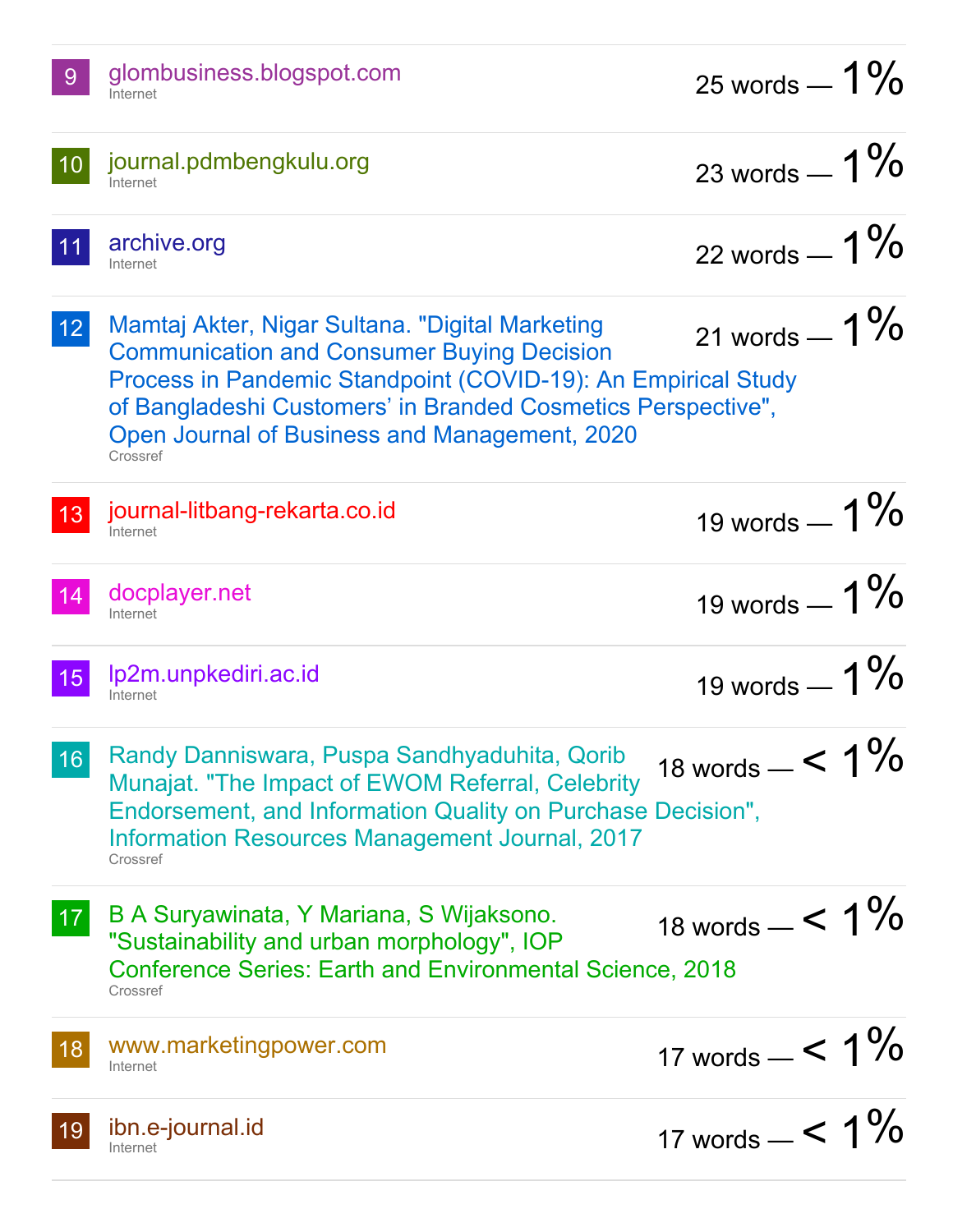| 20           | Lucky Lhaura Van FC. "Rancang Bangun E-<br>Commerce Untuk Meningkatkan Penjualan Petani<br>Ikan Menggunakan Algoritma RSA (Studi Kasus: Desa Koto<br>Tibun)", INOVTEK Polbeng - Seri Informatika, 2018<br>Crossref                                                                                       | 16 words $-$ < $1\%$ |
|--------------|----------------------------------------------------------------------------------------------------------------------------------------------------------------------------------------------------------------------------------------------------------------------------------------------------------|----------------------|
| 21           | I Gede Iwan Sudipa, Cici Astria, Khairunnissa<br>Fanny Irnanda, Agus Perdana Windarto et al.<br>"Application of MCDM using PROMETHEE II Technique in the<br>Case of Social Media Selection for Online Businesses.", IOP<br><b>Conference Series: Materials Science and Engineering, 2020</b><br>Crossref | 16 words $-$ < $1\%$ |
| <b>22</b>    | id.123dok.com<br>Internet                                                                                                                                                                                                                                                                                | 15 words $-$ < $1\%$ |
| 23           | karyailmiah.unisba.ac.id<br>Internet                                                                                                                                                                                                                                                                     | 14 words $-$ < $1\%$ |
| 24           | ojs.unimal.ac.id<br>Internet                                                                                                                                                                                                                                                                             | 12 words $-$ < $1\%$ |
| 25           | repository.upi.edu<br>Internet                                                                                                                                                                                                                                                                           | 12 words $-$ < $1\%$ |
|              | 26 repository.uin-suska.ac.id<br>Internet                                                                                                                                                                                                                                                                | 11 words $-$ < $1\%$ |
| 27           | igmarhpm18.blogspot.com<br>Internet                                                                                                                                                                                                                                                                      | 10 words $-$ < $1\%$ |
| $\boxed{28}$ | eprints.umm.ac.id<br>Internet                                                                                                                                                                                                                                                                            | 10 words $-$ < $1\%$ |
| 29           | www.veronaschools.org<br>Internet                                                                                                                                                                                                                                                                        | 10 words $-$ < $1\%$ |
| 30           | Richard Brookes, Roger Palmer. "The New Global<br><b>Marketing Reality", Springer Science and Business</b><br>Media LLC, 2004<br>Crossref                                                                                                                                                                | 10 words $-$ < $1\%$ |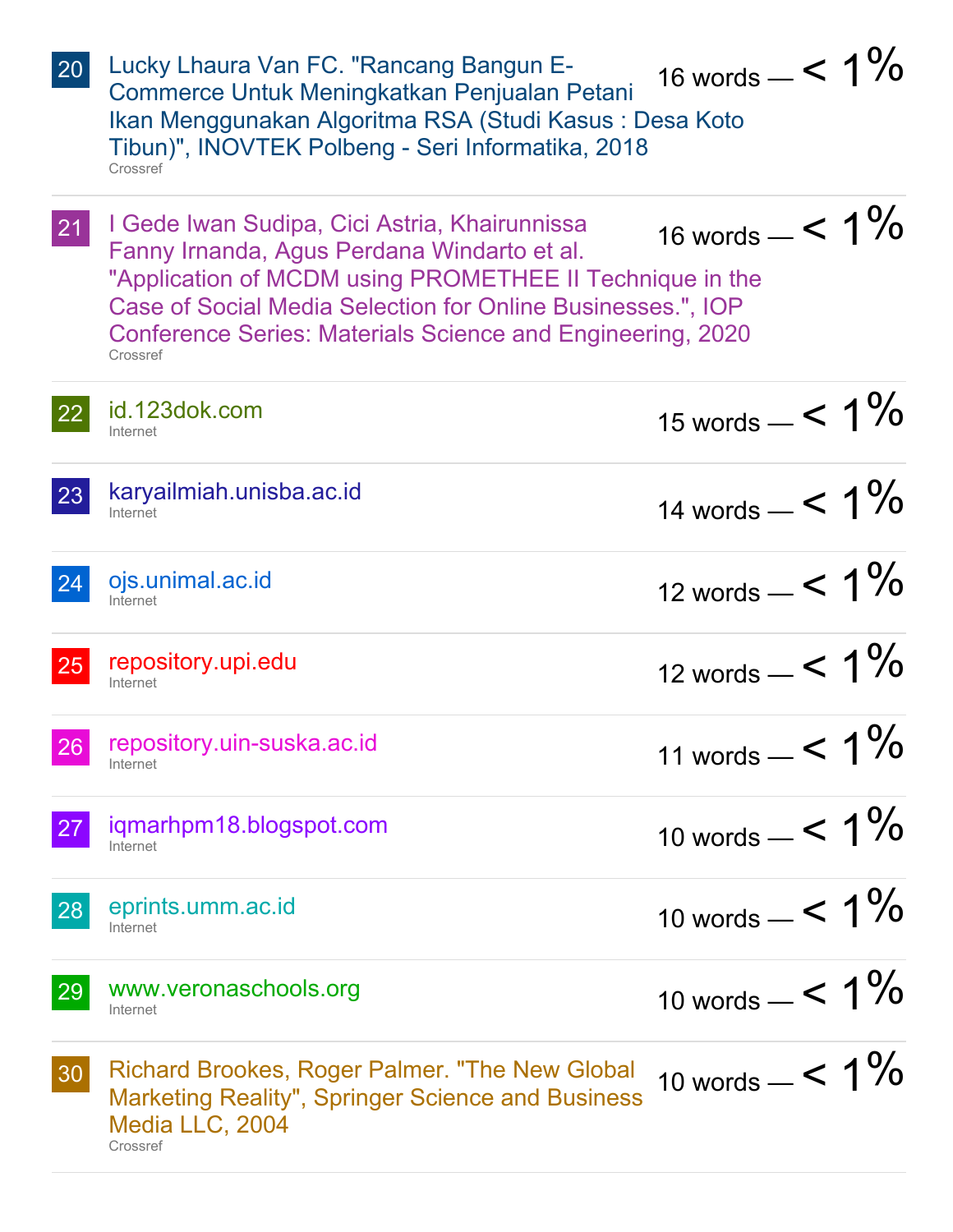| 31 | www.kumpulanpengertian.com<br>Internet                                                                                                                                                 | $9 \text{ words} - 5 \cdot 1\%$ |
|----|----------------------------------------------------------------------------------------------------------------------------------------------------------------------------------------|---------------------------------|
| 32 | elza1307.blogspot.com<br>Internet                                                                                                                                                      | 9 words $-$ < $1\%$             |
| 33 | adoc.pub<br>Internet                                                                                                                                                                   | 9 words $-$ < $1\%$             |
| 34 | www.jurnalkommas.com<br>Internet                                                                                                                                                       | 9 words $-$ < 1%                |
| 35 | A P Sujana, M W Julian. "Application of Web-based<br>Travel Attractions as a Marketing Strategy", IOP<br><b>Conference Series: Materials Science and Engineering, 2019</b><br>Crossref | 9 words $-$ < $1\%$             |
| 36 | riset.unisma.ac.id<br>Internet                                                                                                                                                         | 8 words $-$ < $1\%$             |
| 37 | hig.diva-portal.org<br>Internet                                                                                                                                                        | 8 words $-$ < $1\%$             |
| 38 | jurnal.iaii.or.id<br>Internet                                                                                                                                                          | 8 words $-$ < 1%                |
| 39 | ranahkomunikasi.fisip.unand.ac.id<br>Internet                                                                                                                                          | 8 words $-$ < 1%                |
| 40 | Yanjie Bian, Ken'ichi Ikeda. "Chapter 60 East Asian<br><b>Social Networks", Springer Science and Business</b><br>Media LLC, 2018<br>Crossref                                           | 8 words $-$ < $1\%$             |
| 41 | eprints.blog.undip.ac.id<br>Internet                                                                                                                                                   | 8 words $-$ < $1\%$             |
| 42 | Gunjan Gupta. "Chapter 38 Inclusive Use of Digital<br>Marketing in Tourism Industry", Springer Science and Business<br>Media LLC, 2019<br>Crossref                                     | 7 words $-$ < $1\%$             |